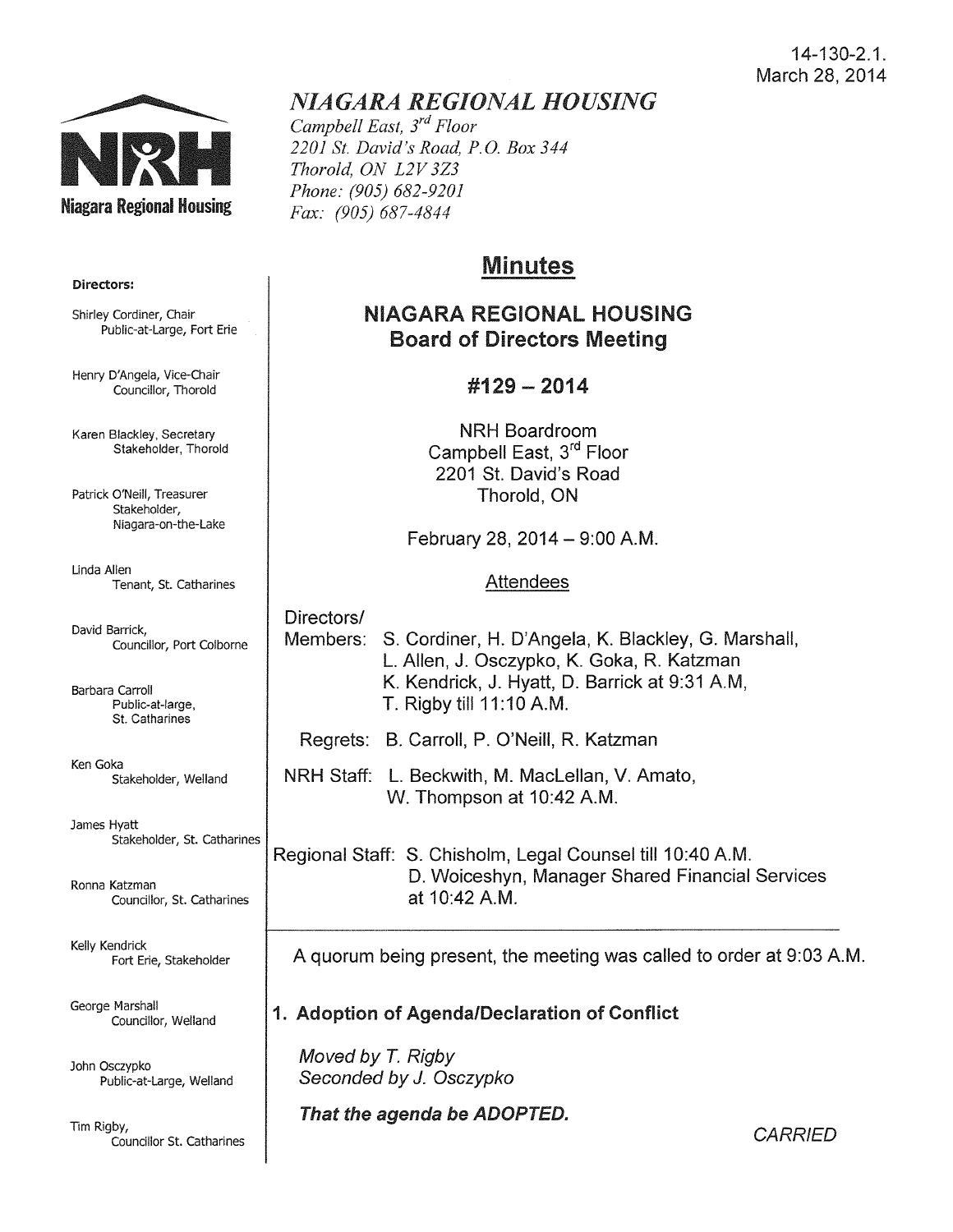No conflicts of interest were declared.

2. Closed Session-9:03A.M.

Moved by *T.* Rigby Seconded by J. Hyatt

That the NRH Board of Directors move into closed session to receive information of a confidential nature regarding litigation or potential litigation, including matters before administrative tribunals, affecting the municipality or local board

Not having been present at the last meeting, K. Kendrick declared a conflict with IC 14- 128-7.2. Return of Bid Security, from the last meeting as she does business with this contractor.

2.1. Broadoak

D. Barrick joined the meeting at 9:31 A.M.

K. Kendrick left the room, having declared a conflict regarding one of the contractors under consideration as she does business with the company.

D. Barrick declared a conflict in the event anything regarding a second contractor was mentioned, as he does work for them. Nothing in regard to the second contractor was discussed.

Board direction: S. Chisholm to contact Mayor Diodati.

- 2.2. Barring Contractors
- 2.a. 10:23 A.M. Moved by *T.* Rigby Seconded by D. Barrick

That the NRH Board of directors rise with report.

**CARRIED** 

- K. Kendrick returned to the meeting
	- 2.2. Barring Contractors

NRH Contractor Performance policy states that discipline of contractors may be considered if at any time a contractor has threatened, commenced or engaged in legal claims or litigation against NRH.

Disciplinary measures may include restrictions on the number of contracts that can be awarded until satisfactory completion of the existing contract, loss of performance security and/or the contractor being barred from bidding for varying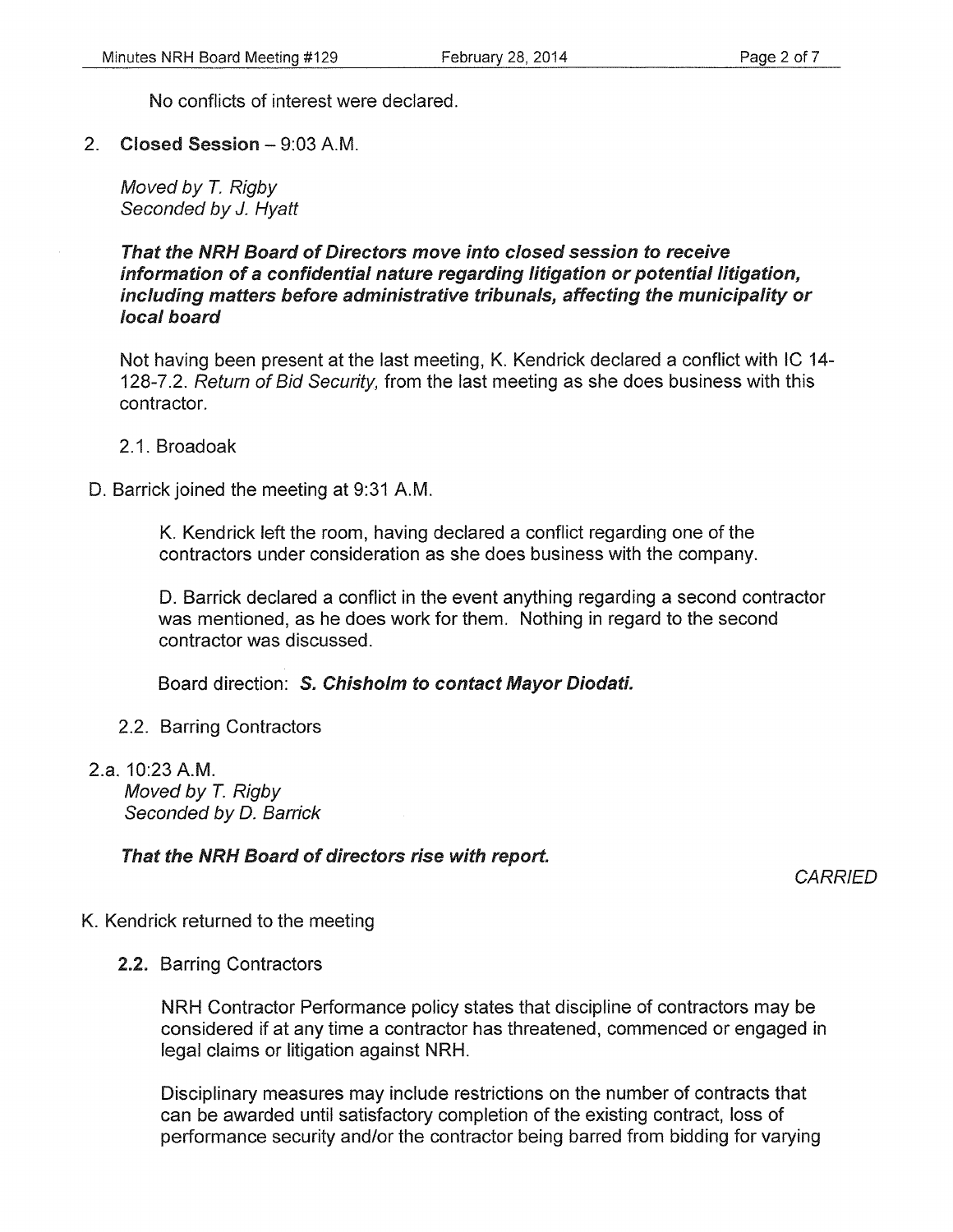periods of time, typically six months to one year. Certain conditions must be met prior to reinstatement.

S. Chisholm advised that the Region is currently reviewing its Procurement policy. The Region does not track barred contractors across the corporation.

Staff was directed to use current NRH policy and update once Region finalizes their Procurement Policy.

S. Chisholm left the meeting at 10:35 A.M.

#### 3. Approval of Minutes

3.1. Minutes of the January 31, 2014 Meeting

Moved by T. Rigby Seconded by K. Blackley

That the minutes of the January 31, 2014 meeting be ADOPTED.

**CARRIED** 

#### Business Arising

- 3.2. There was no business arising
- 4. Presentation not scheduled

#### 5. Staff Reports

5.1. By-Law #3 - Records Retention & Destruction- Report 14-129-5.1.

A revised Schedule A was distributed.

Moved by T. Rigby Seconded by G. Marshall

That the Niagara Regional Housing Board:

- 1) APPROVES By-Law No. 3, a by-law to provide for the classification, retention and destruction of records of the corporation
- 2) REFERS this report to Regional Council for information

**CARRIED**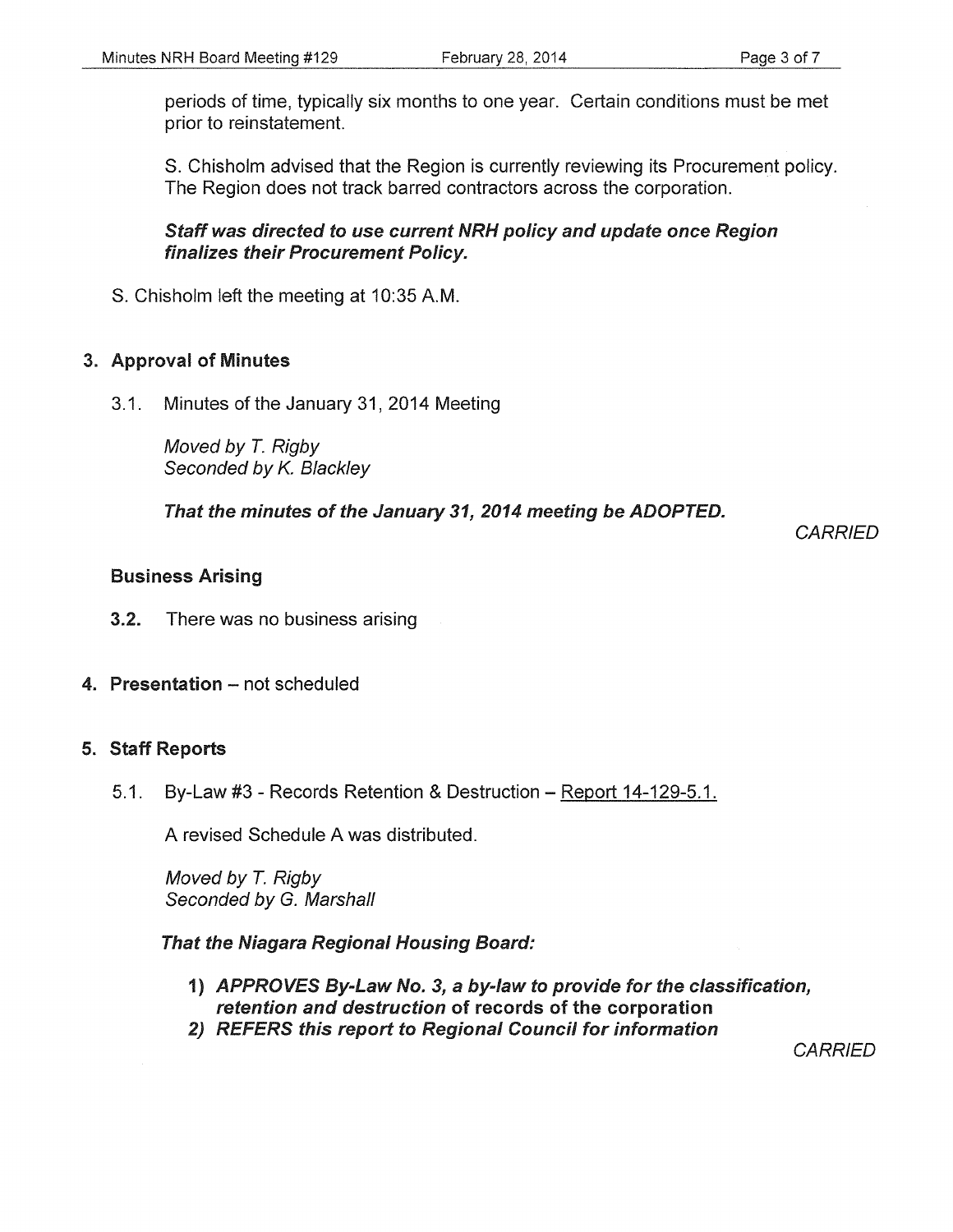5.2. Tenant Chargebacks for Property Damage - Report 14-129-5.2.

M. Maclellan, Manager Housing Operations, presented this report regarding situations where damages are determined to be through willful or negligent conduct of the tenant or their visitors. A lengthy discussion ensued.

D. Woiceshyn and W. Thompson joined the meeting at 10:42 A.M.

Moved by G. Marshall Seconded by J. Hyatt

That the Niagara Regional Housing (NRH) Board of Directors APPROVES:

- 1) Keeping the current chargeback policy; and,
- 2) Staff investigating mandatory tenant insurance.

5.2.b.

Moved by H. D'Angela Seconded by *J.* Hyatt

That the Niagara Regional Housing (NRH) Board of Directors APPROVES increasing the tenant chargeback limit to \$5,000, to be revisited in a future report.

**CARRIED** 

**CARRIED** 

Action by: M. Maclellan

5.3. Revised Communication Policies- Report 14-129-5.3.

Moved by *T.* Rigby Seconded by K. Blackley

That the following revised communication policies be APPROVED:

- C-4 Communications Protocol with the Board of Directors
- C-1 Media Communications and Coordination
- E-4 Complaint Review Process

**CARRIED**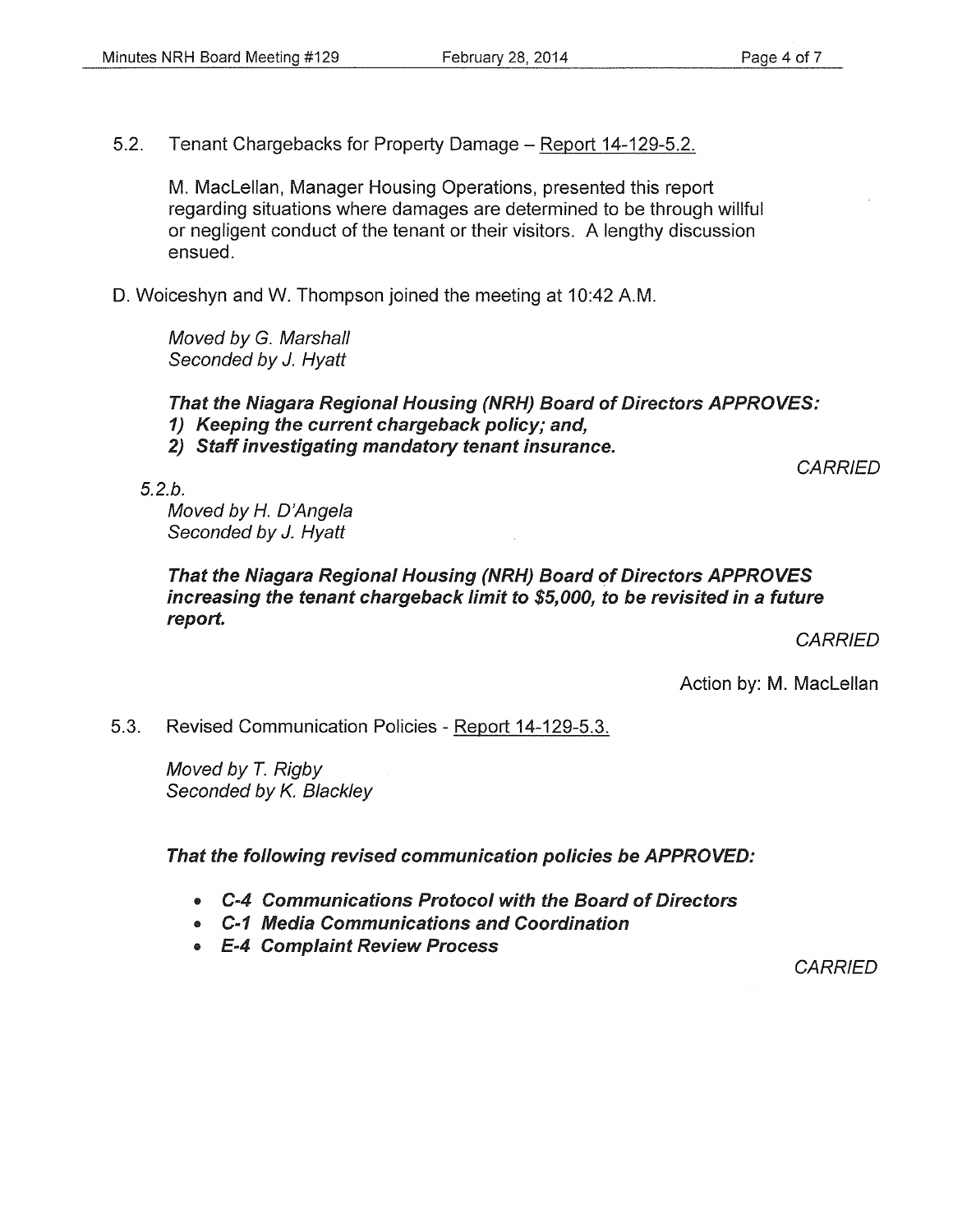5.4. RAFT Report on Community Development in Rykert and Old Pine Trail - Report 14-129-5.4.

Moved by *H.* D'Angela Seconded by J. Hyatt

#### That the NRH Board RECEIVES this report for information purposes as recommended by the Community Economic Development Advisory Group.

**CARRIED** 

5.5. NRH Community Development Framework and Community House Inventory -Report 14-129-5.5.

Moved by G. Marshall Seconded by K. Blackley

#### That the NRH Board APPROVES the NRH Community Development Framework and Community House inventory criteria to guide community development.

**CARRIED** 

- T. Rigby left the meeting at 11:10 A.M.
- 5.6. Proposed Format for Quarterly Reports

Moved by D. Barrick Seconded by *H.* D'Angela

#### That the NRH Board APPROVES on the new format for the Quarterly Report to Council and the Quarterly Report to the NRH Board.

**CARRIED** 

5.7. Draft Capital Asset Management Plan

NRH excerpts from the Region's Asset Management Plan were distributed. The entire pian will be made public on Monday. Five Directors requested a full copy of the plan.

#### 6. New Business

There was no new business.

#### 7. General Manager's Report

The General Manager advised that Council approved transfer of the 2013 NRH surplus in the amount of \$483,000 to the Region's Capital Levy for Broadoak, in the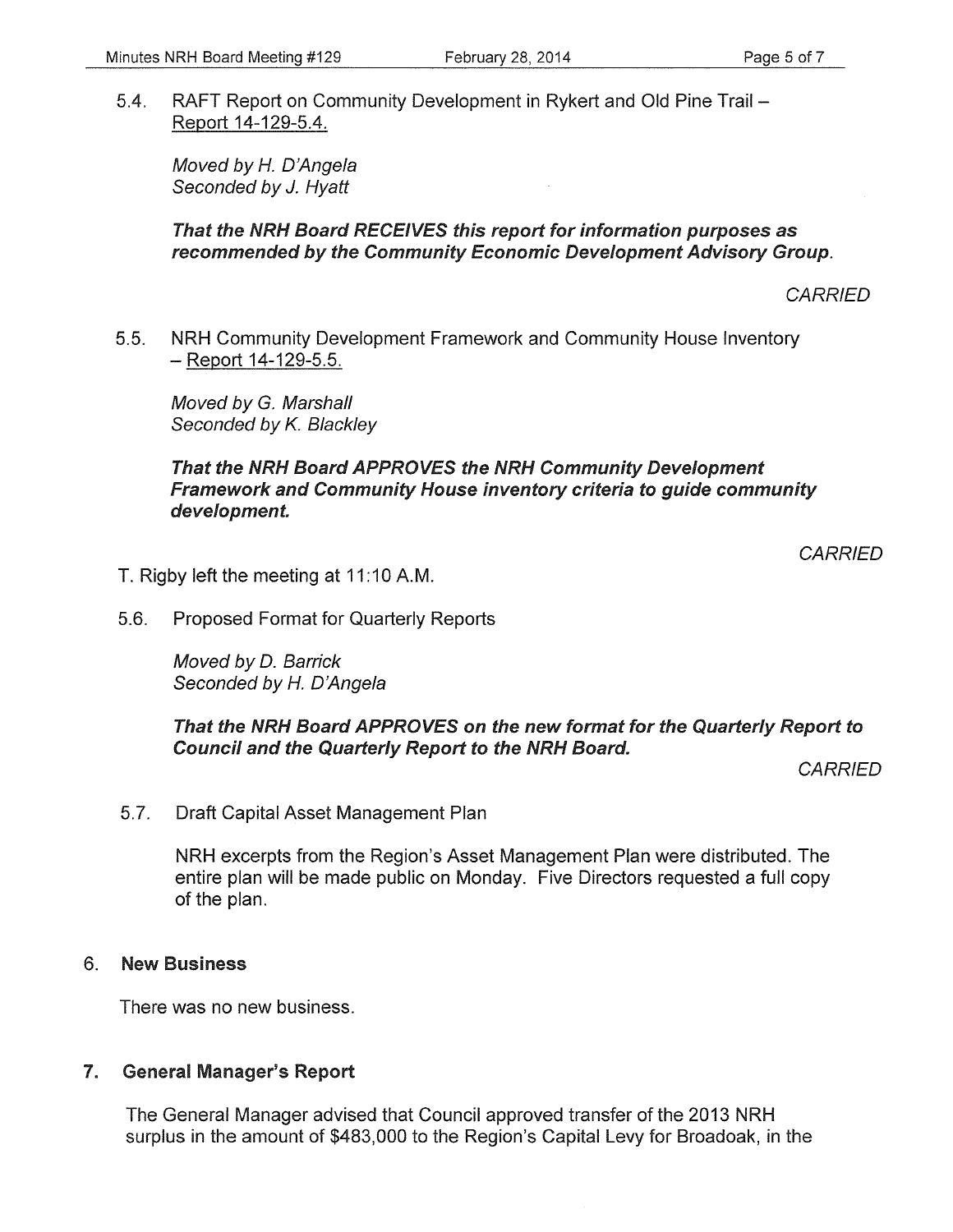event that the energy rebates are not approved and the balance of surplus to the NRH reserve for owned units.

7 .1. Financial Statements as at December 31 , 2013 Not available until March/April 2014

#### 8. Committee Reports

- 8.1. Appeal Minutes of the January 31 and February 4, 2014 appeal hearings were provided for information.
- 8.2. Provider Advisory Group (PAG), K. Kendrick, Chair Unapproved Minutes of the January 16, 2014 PAG meeting were provided for information.
- 8.3. Tenant Advisory Group (TAG) Minutes of the October 9, 2013 TAG meeting were provided for information.

Moved by D. Barrick Seconded by *K.* Blackley

#### That the NRH Board of Directors RECEIVES the committee reports noted above.

**CARRIED** 

## 9. For Information

9.1 . Action Items from Previous Meetings

#### Correspondence/Media

No Correspondence

#### 10. Other- Fitch St. Weiland

June 1, 2014 is the anticipated move-in date. A model suite is being prepared and the Design Committee will be meeting there. Several events are planned for the new building such as a tenants' welcome meeting including neighbours of the property and possibly a Board meeting. Directors suggested that staff present the Fitch St. movie to Council.